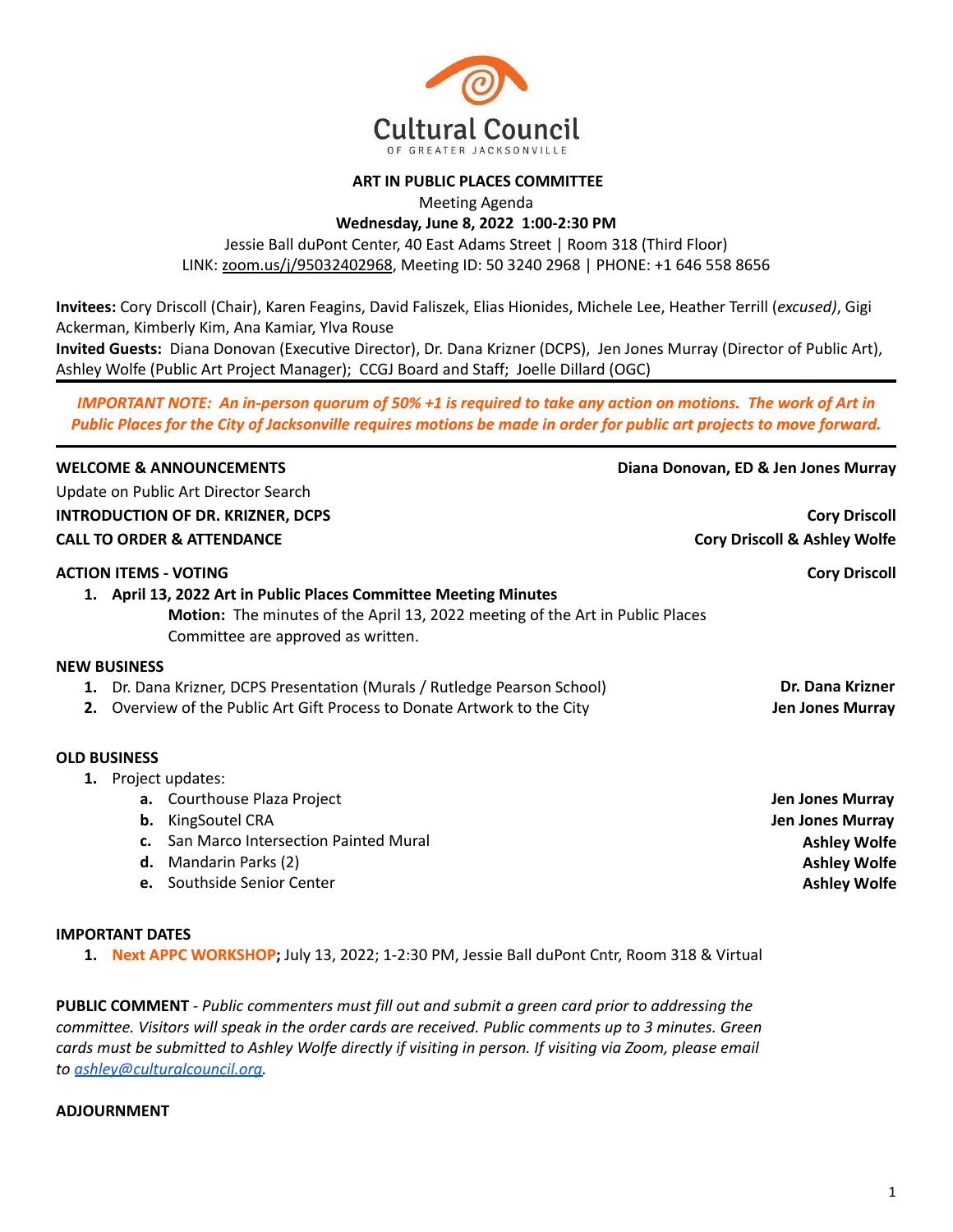

#### **ART IN PUBLIC PLACES COMMITTEE**

**MEETING AGENDA** (Pending Approval)

**Wednesday, April 13, 2022 1:00-2:30 PM**

Durkeeville Historical Society | 1293 W19th St., Jacksonville, FL 32209

LINK: [zoom.us/j/95032402968](https://zoom.us/j/95032402968), Meeting ID: 50 3240 2968 | PHONE: +1 646 558 8656

**APP Members Online:** Cory Driscoll (Chair), Karen Feagins, David Faliszek, Elias Hionides, Michele Lee, Gigi Ackerman, Kimberly Kim **APP Members Online:** *None* **APP Members Absent:** Heather Terrill (excused), Ylva Rouse (out of town), Ana Kamiar (out sick) **Guests**: Joelle Dillard (OGC) **CCGJ Staff:** Jen Jones Murray, Ashley Wolfe **Presenting Artists**: *None* **General Public:** Mico Fuentes

## **CALL TO ORDER & ATTENDANCE** at 1:06 PM

#### **ACTION ITEMS - VOTING**

#### **1. February 9, 2022 Art in Public Places Committee Meeting Minutes**

**Motion:** The minutes of the February 9, 2022 meeting of the Art in Public Places Committee are approved as written. Moved by David Faliszek. Seconded by Michele Lee. Unanimously approved.

| Cory Driscoll  | Michele Lee   |  |
|----------------|---------------|--|
| Karen Feagins  | Kimberly Kim  |  |
| David Faliszek | Gigi Ackerman |  |
| Elias Hionides |               |  |

## **2. Southside Senior Center Art Selection Panel**

**Motion:** The Art in Public Places Committee approves the following candidates to serve on the Southside Community Center Art Selection Panel as recommended by the Public Art Department staff. Moved by Karen Feagins. Seconded by David Faliszek. Unanimously approved.

- 1. Michele Lee-- ASP Chair (APP Committee Representative)
- 2. Jordan Rae Goronal-- Architect / Design Professional
- 3. Adam McGalliard-- Artist/Art Educator
- 4. Laurie Hoppock-- Artist/Art Educator
- 5. Reuben Stephens-- Community Representative Seat 1
- 6. Caelen Proctor-- Community Representative Seat 2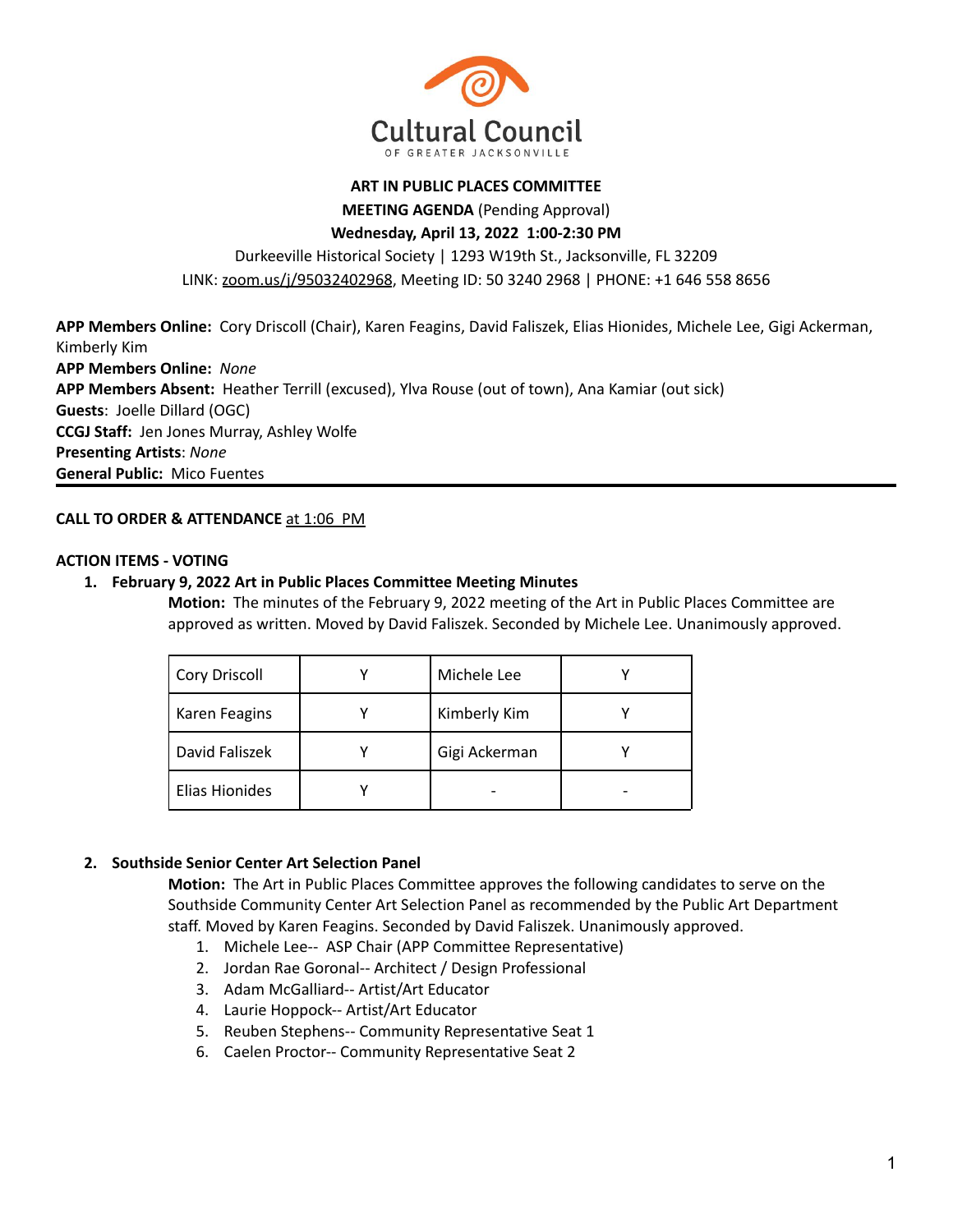| <b>Cory Driscoll</b> | Michele Lee   |  |
|----------------------|---------------|--|
| Karen Feagins        | Kimberly Kim  |  |
| David Faliszek       | Gigi Ackerman |  |
| Elias Hionides       |               |  |

## **NEW BUSINESS**

## **1. King-Soutel Crossing CRA Public Art Projects**

The breakdown of the project budget has been divided into \$80,000 allocated to the public art, \$10,000 allocated to the administration of the project, and \$10,000 allocated to the maintenance of the artwork.

## **2. Thank you to WJCT & Arbus Magazine for APP Project Coverage**

a. Matt Shaw, WJCT & Cinda Sherman, Arbus

## **3. Jen Jones Murray Role Transition**

Staff will share the link to the Public Art Director application as well as the job description with the committee.

## **OLD BUSINESS**

## **1. Mandarin Parks Public Art Projects**

- a. Round 2 Scoring Deadline, April 20th
- b. ASP Meeting to determine finalists, April 25th

CCGJ staff will send a calendar invite out to APPC for the next Mandarin Parks ASP meeting on April 25, 2022 at 2:00 PM.

## **2. Courthouse Project**

a. Finalize contract with COJ Public Works

The Cultural Council has retained Carolyn Herman as the organization's attorney to review multiple contracts but specifically on the Courthouse Plaza public art project as a high priority contract.

b. Additional funds added from Better Jacksonville Plan

\$114,000 found in the Better Jacksonville Plan

## **Durkeeville Historical Society Presentation & Tour by Lloyd Washington, President, CEO**

Lloyd Washington presented to the committee.

## **IMPORTANT DATES**

- **1. Next APPC Meeting;** May 11, 2022; 1:00-2:30 PM, Jessie Ball duPont Center, Room 318
- **2. Filipino-American Heritage Mural Dedication Ceremony;** April 22, 2022, 12:00 PM, Jessie Ball duPont Center, Corner Gallery Porch
- **3. Mandarin ASP Meeting;** April 25, 2022, 2:00 PM, Jessie Ball duPont Center, Room 318
- **4. FAPAP Annual Conference;** April 26-29, 2022, Sarasota, FL
- **5. KSC-CRA Community Engagement;** May North & Northwest CPAC Meetings, May 11-12, 2022

#### **PUBLIC COMMENT**

None

**ADJOURNMENT** at 2:10 PM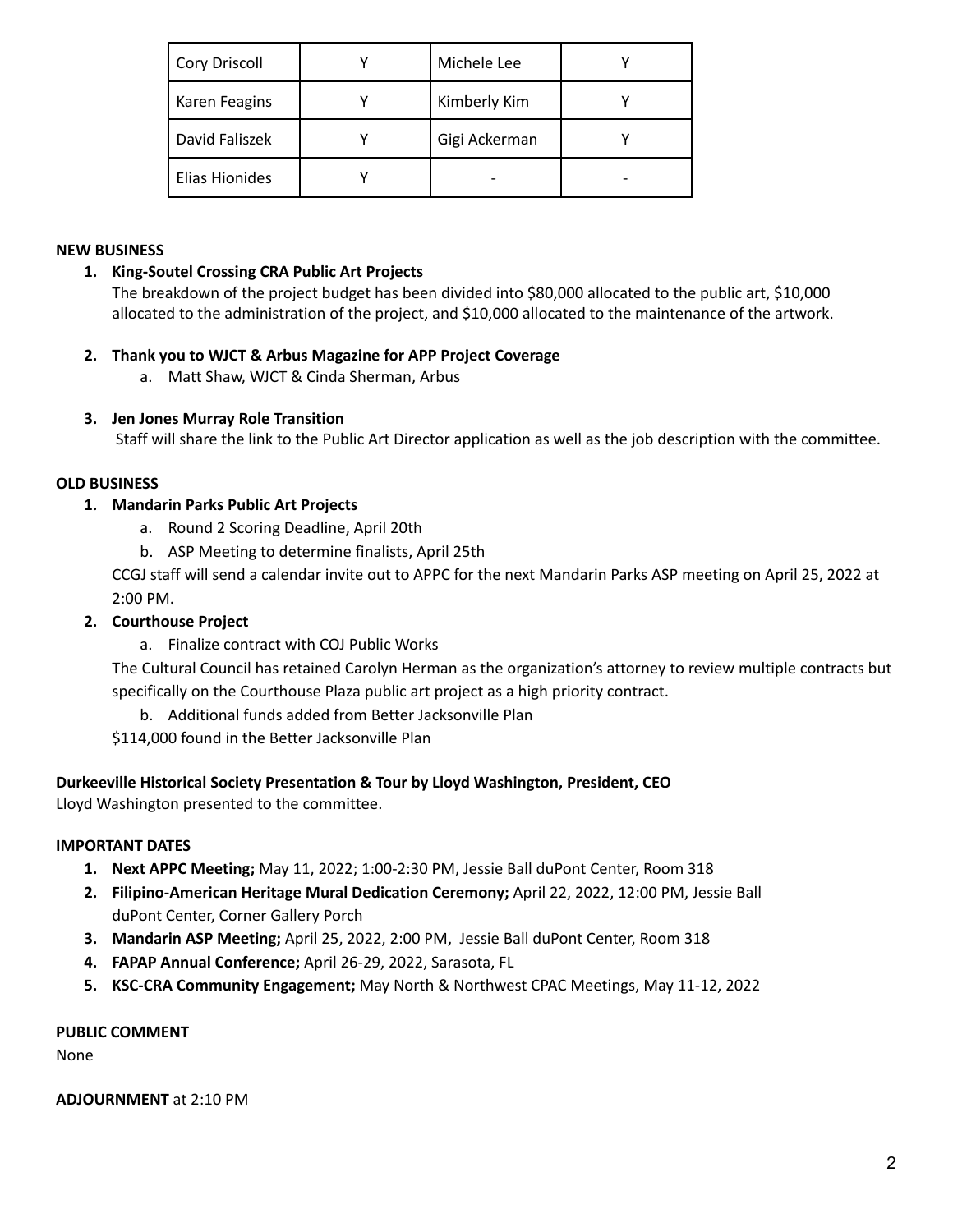

## **Public Art Gift Process to Donate Artwork to the City of Jacksonville, Florida**

# **Summary: A two-step approval process includes approval by 1) Art in Public Places Committee (APPC), and 2) Approval by the Office of the Mayor.**

- 1. The gifter shall prepare a donation application that includes the standard documents of any City of Jacksonville Art in Public Places project.
- 2. The APP Committee will review and vote to recommend the gift to the Mayor's Office for acceptance.

It is recommended that the gifter present their gift to the APPC for preliminary assessment before a motion is made by the committee.

The APPC will be most concerned about the cost of on-going maintenance and the cost to restoration if damaged.

- 3. Cultural Council staff will recommend acceptance to the Mayor via Memo.
- 4. The Mayor makes the final decision. This decision can take place at any time and does not need to wait until the artwork is completed.

## **Donation Application Materials:**

- Complete illustration indicating dimensions, artist, and medium of the sculpture
- Design documents with foundations and electrical lighting
- A contract with the artist/donor demonstrating a \*one-year warranty and the granting of two-dimensional reproductive rights of images of the sculpture to the owner of the sculpture
- The artist's resume / CV
- Cost of the sculpture itself including delivery and installation
- Appraisal of the sculpture if pre-existing
- Future, assumed replacement cost of sculpture
- If deemed necessary by the Public Art Director, a maintenance and risk assessment by a public art conservator such as Evergreen Architectural Arts or Rosa Lowinger of Miami/Los Angeles. (They are both art conservation consultants to the Cultural Council)